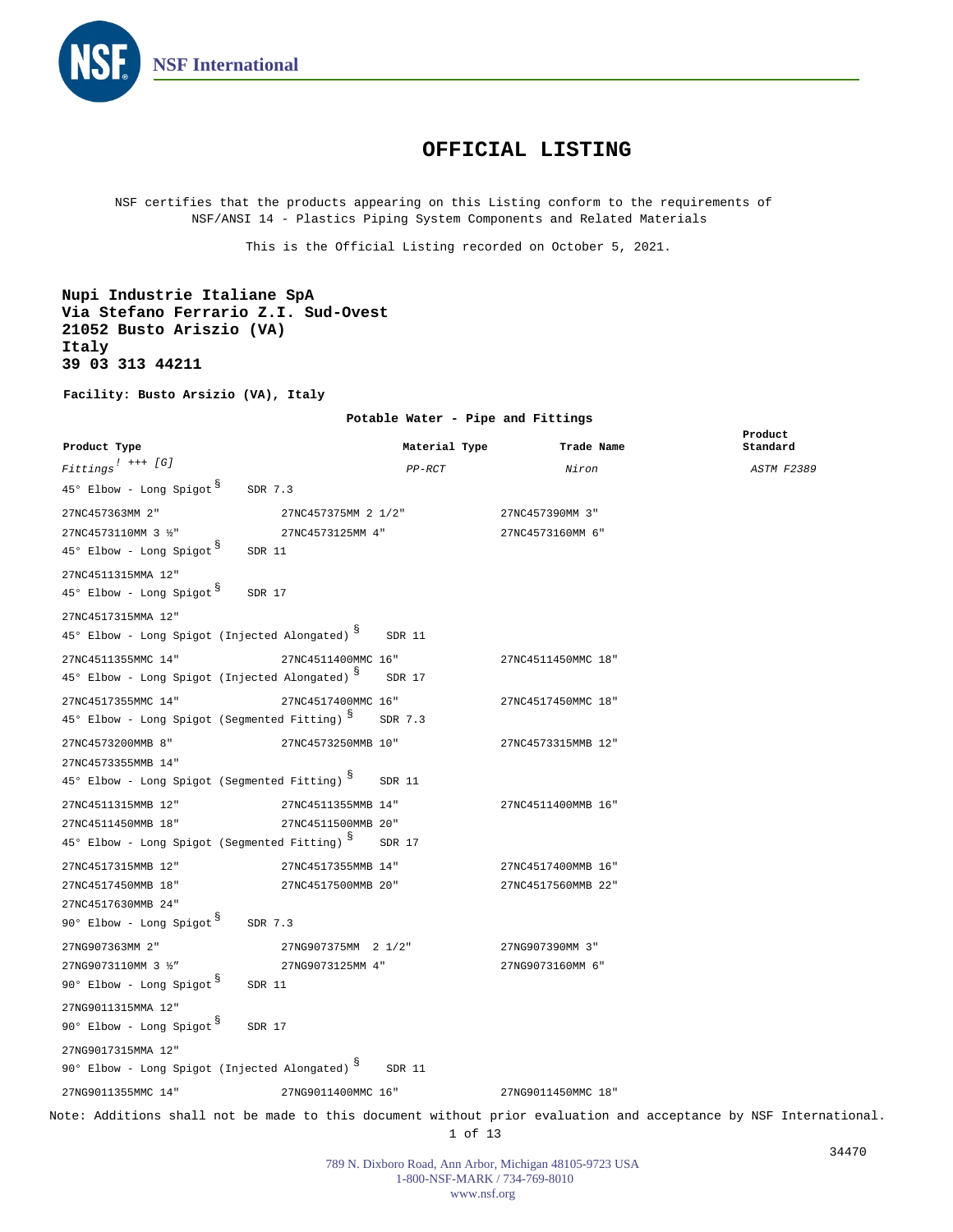```
NSF International
```
**NS** 

| 90° Elbow - Long Spigot (Injected Alongated) S SDR 17           |                    |                                          |  |  |
|-----------------------------------------------------------------|--------------------|------------------------------------------|--|--|
| 27NG9017355MMC 14"                                              | 27NG9017400MMC 16" | 27NG9017450MMC 18"                       |  |  |
| 90° Elbow - Long Spigot (Segmented Fitting) S SDR 7.3           |                    |                                          |  |  |
| 27NG9073200MMB 8"                                               | 27NG9073200MMB 10" | 27NG9073315MMB 12"                       |  |  |
| 27NG9073355MMB 14"                                              |                    |                                          |  |  |
| 90° Elbow - Long Spigot (Segmented Fitting) 8                   | SDR 11             |                                          |  |  |
| 27NG9011315MMB 12"                                              | 27NG9011355MMB 14" | 27NG9011400MMB 16"                       |  |  |
| 27NG9011450MMB 18"                                              | 27NG9011500MMB 20" |                                          |  |  |
| 90° Elbow - Long Spigot (Segmented Fitting) S SDR 17            |                    |                                          |  |  |
|                                                                 |                    |                                          |  |  |
| 27NG9017315MMA 12"                                              | 27NG9017315MMB 12" | 27NG9017355MMB 14"                       |  |  |
| 27NG9017400MMB 16"                                              | 27NG9017450MMB 18" | 27NG9017500MMB 20"                       |  |  |
| 27NG9017560MMB 22"<br>Butt Weld - Socket Fusion Tee $8$ SDR 7.3 | 27NG9017630MMB 24" |                                          |  |  |
|                                                                 |                    |                                          |  |  |
| 27NT7463MM 2"                                                   | 27NT7490MM 3"      | 27NT74110MM 3 1/2"                       |  |  |
| 27NT74125MM 4"                                                  | 27NT74160MM 6"     |                                          |  |  |
| Butt Weld 45° Elbow - Long Spigot 8 SDR 7.3                     |                    |                                          |  |  |
| 27NC457463MM 2"                                                 | 27NC457490MM 3"    | 27NC4574110MM 3 1/2"                     |  |  |
| 27NC4574125MM 4"                                                | 27NC4574160MM 6"   |                                          |  |  |
| Butt Weld $45^{\circ}$ Elbow - Long Spigot $\delta$ SDR 11      |                    |                                          |  |  |
| 27NC451163MM 2"                                                 | 27NC451190MM 3"    | 27NC4511110MM 3 1/2"                     |  |  |
| 27NC4511125MM 4"                                                | 27NC4511160MM 6"   | 27NC4511200MM 8"                         |  |  |
| 27NC4511250MM 10"                                               | 27NC4511315MM 12"  |                                          |  |  |
| Butt Weld $45^{\circ}$ Elbow - Long Spigot $8^{\circ}$ SDR 17   |                    |                                          |  |  |
| 27NC451763MM 2"                                                 | 27NC451790MM 3"    | 27NC4517110MM 3 1/2"                     |  |  |
| 27NC4517125MM 4"                                                | 27NC4517160MM 6"   | 27NC4517200MM 8"                         |  |  |
| 27NC4517250MM 10"                                               | 27NC4517315MM 12"  |                                          |  |  |
| Butt Weld 90° Elbow - Long Spigot 8 SDR 7.3                     |                    |                                          |  |  |
| 27NG907463MM 2"                                                 | 27NG907490MM 3"    | 27NG9074110MM 3 1/2"                     |  |  |
| 27NG9074125MM 4"                                                | 27NG9074160MM 6"   |                                          |  |  |
| Butt Weld 90° Elbow - Long Spigot 8 SDR 11                      |                    |                                          |  |  |
| 27NG901163MM 2"                                                 | 27NG901190MM 3"    | 27NG9011110MM 3 1/2"                     |  |  |
| 27NG9011125MM 4"                                                | 27NG9011160MM 6"   | 27NG9011200MM 8"                         |  |  |
| 27NG9011250MM 10"                                               | 27NG9011315MM 12"  |                                          |  |  |
| Butt Weld 90° Elbow - Long Spigot SDR 17                        |                    |                                          |  |  |
| 27NG901763MM 2"                                                 | 27NG901790MM 3"    |                                          |  |  |
| 27NG9017125MM 4"                                                | 27NG9017160MM 6"   | 27NG9017110MM 3 1/2"<br>27NG9017200MM 8" |  |  |
| 27NG9017250MM 10"                                               | 27NG9017315MM 12"  |                                          |  |  |
| Butt Weld Tee - Long Spigot 8                                   | SDR 11             |                                          |  |  |
|                                                                 |                    |                                          |  |  |
| 27NT1163MM 2"                                                   | 27NT1190MM 3"      | 27NT11110MM 3 1/2"                       |  |  |
| 27NT11125MM 4"                                                  | 27NT11160MM 6"     | 27NT11200MM 8"                           |  |  |
| 27NT11250MM 10"<br>Butt Weld Tee - Long Spigot 8                | SDR 17             |                                          |  |  |
|                                                                 |                    |                                          |  |  |
| 27NT1763MM 2"                                                   | 27NT1790MM 3"      | 27NT17110MM 3 1/2"                       |  |  |
| 27NT17125MM 4"                                                  | 27NT17160MM 6"     | 27NT17200MM 8"                           |  |  |
| 27NT17250MM 10"                                                 |                    |                                          |  |  |
| Compact Cross Over $F/F -$ Socket $S$                           |                    |                                          |  |  |
| 27NSOFF20 1/2"<br>27NSOFF25 3/4"                                |                    |                                          |  |  |
| Compact Cross Over $M/F$ - Socket $S$                           |                    |                                          |  |  |

Note: Additions shall not be made to this document without prior evaluation and acceptance by NSF International. 2 of 13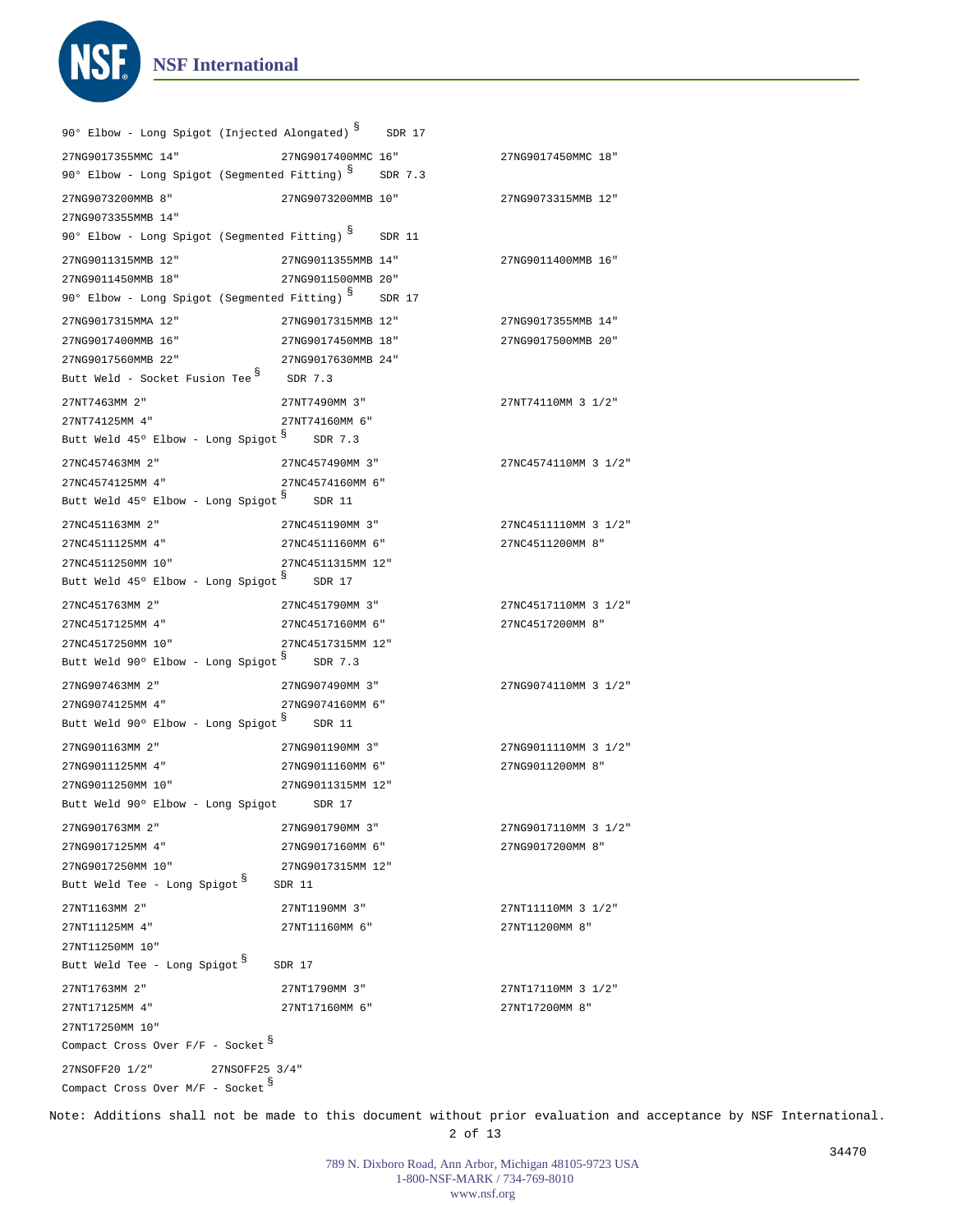

1 1/4" x 1 1/2" x 1/2'' NPT (27NGSF124050NPT) 1 1/4" x 1 1/2" x 3/4'' NPT (27NGSF344050NPT) 1 1/2" x 3/4" NPT 2" x 2 1/2" x 1/2'' NPT (27NGSF126375NPT) 27NSOFM20 1/2" 27NSOFM25 3/4" 27NSOR20 1/2" 27NSOR25 3/4" 27NSOR32 1" 27NCC16074M 6" 27NCC20074M 8" 27NCC16011M 6" 27NCC20011M 8" 27NCC16017M 6" 27NCC20017M 8" 27NCEM32 1" 27NCEM40 1 1/4" 27NCEM50 1 1/2" 27NCEM63 2" 27NCEM75 2 1/2" 27NCEM90 3" 27NCEM110 3 1/2" 27NGEM20 1/2" 27NGEM25 3/4" 27NGEM32 1" 27NGEM4073 1 1/4" 27NGEM50 1 1/2" 27NGEM63 2" 27NGEM75 2 1/2" 27NGEM90 3" 27NGEM110 3 1/2" 27NME2073 1/2" 27NME2573 3/4" 27NME3273 1" 27NME4073 1 1/4" 27NME5073 1 1/2" 27NME6373 2" 27NME7573 2 1/2" 27NME9011 3" 27NME11011 3 1/2" 27NME12511 4" 27NME16011 6" 27NME20011 8" 27NME25011 10" 27NME31511 12" 27NTCE20 1/2" 27NTCE25 3/4" 27NTCE32 1" 27NTCE40 1 1/4" 27NTCE50 1 1/2" 27NTCE63 2" 27NTCE75 2 1/2" 27NTCE90 3" 27NTCE110 3 1/2" 27NTCE160 6" 27NCC25074MS 10" 27NCC31574MS 12" 27NCC35574MS 14" 27NCC40074MS 16" 27NCC45074MS 18" 27NCC25011MS 10" 27NCC31511MS 12" 27NCC35511MS 14" 27NCC40011MS 16" 27NCC45011MS 18" 27NCC25011MS 10" 27NCC31511MS 12" 27NCC35511MS 14" 27NCC40011MS 16" 27NCC45011MS 18" 27NRDE3225 1/2" x 3/4" 27NRDE4032 1 1/4" x 1" 27NRDE5032 1 1/2" x 1" 27NRDE5040 1 1/2" x 1 1/4" 27NRDE6332 2" x 1" 27NRDE6340 2" x 1 1/4" 27NRDE6350 2" x 1 1/2" 27NRDE7563 2 1/2" x 2" 27NRDE9063 3" x 2" 27NRDE1163 3 1/2" x 2" 27NRDE1190 3 1/2" x 3" Crossover Pipe - Plain End<sup>§</sup> Electrofusion 45º Elbow § Electrofusion 90º Elbow § Electrofusion Coupling § Electrofusion Reducer § Electrofusion Tee § End Cap - Long Spigot  $^{\$}$  SDR 7.3 End Cap - Long Spigot  $^{\S}$  SDR 11 End Cap - Long Spigot  $^{\mathbb{S}}$  SDR 17 End Cap - Short Spigot  $^{\S}$  SDR 7.3 End Cap - Short Spigot  $^{\$}$  SDR 11 End Cap - Short Spigot  $^{\$}$  SDR 17 Female Side Fusion Welding Saddle $\degree$   $^{\text{\textregistered}}$ 

Note: Additions shall not be made to this document without prior evaluation and acceptance by NSF International. 3 of 13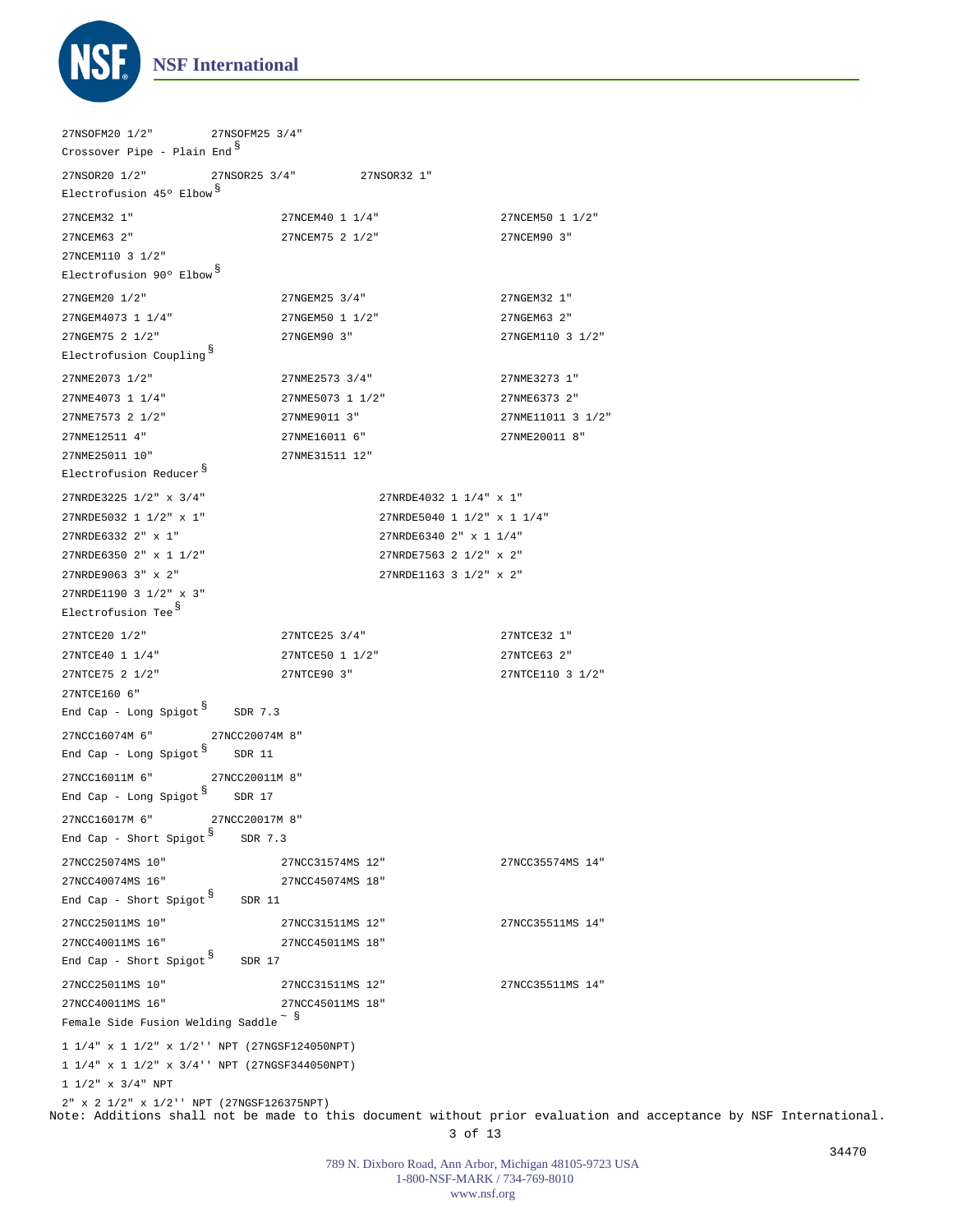

```
Note: Additions shall not be made to this document without prior evaluation and acceptance by NSF International.
  2" x 2 1/2" x 3/4'' NPT (27NGSF346375NPT)
  2" x 2 1/2" x 1'' (27NGSF016375NPT)
  3" x 3/4" NPT (27NGSF9034NPT)
  3" x 3 1/2" x 4" x 1/2'' NPT (27NGSF1290110125NPT)
  3" x 3 1/2" x 4" x 3/4'' NPT (27NGSF3490110125NPT)
  3" x 3 1/2" x 4" x 1'' NPT (27NGSF0190110125NPT)
  1/2" x 3/8" NPT (27NG0F2012NPT)
  3/4" x 1/2" NPT (27NG0F2512NPT)
  1/2" x 1/2" NPT (27NRFF2012NPT)
  1/2" x 3/4" NPT (27NRFF2034NPT)
  3/4" x 1/2" NPT (27NRFF2512NPT)
  3/4" x 3/4" NPT (27NRFF2534NPT)
  1" x 3/4" NPT (27NRFF3234NPT)
  1" x 1" NPT (27NRFF321NPT)
 1-1/4" x 1" NPT (27NRFF401NPT)
  1-1/4" x 1-1/4" NPT (27NRFF40114NPT)
 1-1/2" x 1-1/4" NPT (27NRFF50114NPT)
  1-1/2" x 1-1/2" NPT (27NRFF50112NPT)
  2" x 1-1/2" NPT (27NRFF63112NPT)
  2" x 2" NPT (27NRFF632NPT)
  2-1/2" x 2" NPT (27NRFF752NPT)
  2-1/2" x 2-1/2" NPT (27NRFF75212NPT)
  3" x 3" NPT (27NRFF903NPT)
  3-1/2" x 4" NPT (27NRFF1104NPT)
 4" x 4" NPT (27NRFF1254NPT)
  1/2" x 1/2" NPT (27NGMFF2012NPT)
  1/2" x 3/8" NPT (27NGTF2038NPT)
  1/2" x 1/2" NPT (27NGTF2012NPT)
  27NTR119040F90 3" x 1 1/4" x 3"
 27NTR119050F90 3" x 1 1/2" x 3"
  27NTR119063F90 3" x 2" x 3"
  27NTR1111040F110 3 1/2" x 1 1/4" x 3 1/2"
  27NTR1111050F110 3 1/2" x 1 1/2" x 3 1/2"
  27NTR1111063F110 3 1/2" x 2" x 3 1/2"
  27NTR1112540F125 4" x 1 1/4" x 4"
  27NTR1112550F125 4" x 1 1/2" x 4"
 27NTR1112563F125 4" x 2" x 4"
  27NTR1112575F125 4" x 2 1/2" x 4"
 27NTR1112590F125 4" x 3" x 4"
 27NGOF2012NPT 1/2" x 1/2" 27NGOF2512NPT 3/4" x 1/2"
 1/2" x 1/2" NPT (27NTF2012NPT) 3/4" x 1/2" NPT (27NTF2512NPT)
 3/4" x 3/4" NPT (27NTF2534NPT) 1" x 1/2" NPT (27NTF3212NPT)
 1" \hspace{.1cm} \text{x} \hspace{.1cm} 3/4" \hspace{.1cm} \text{NPT} \hspace{.1cm} (27\text{NTF}3234\text{NPT})Female Thread 90° Ell NPT & Brass Socket ^{\mathbb{S}}Female Threaded 90° Elbow for Template \tilde{\phantom{a}} \stackrel{\$}{{\small\rm{s}}}Female Threaded Adapter w/NPT Lead Free Brass
§ 
  Female Threaded Street 90° Elbows \tilde{\text{s}}Female Threaded Tee w/NPT Lead Free Brass
§ 
  Female Threaded Winged 90° ^{\circ} ^{\circ}Fusion Female Side Fusion Reduced Tee-Long Spigot
§
```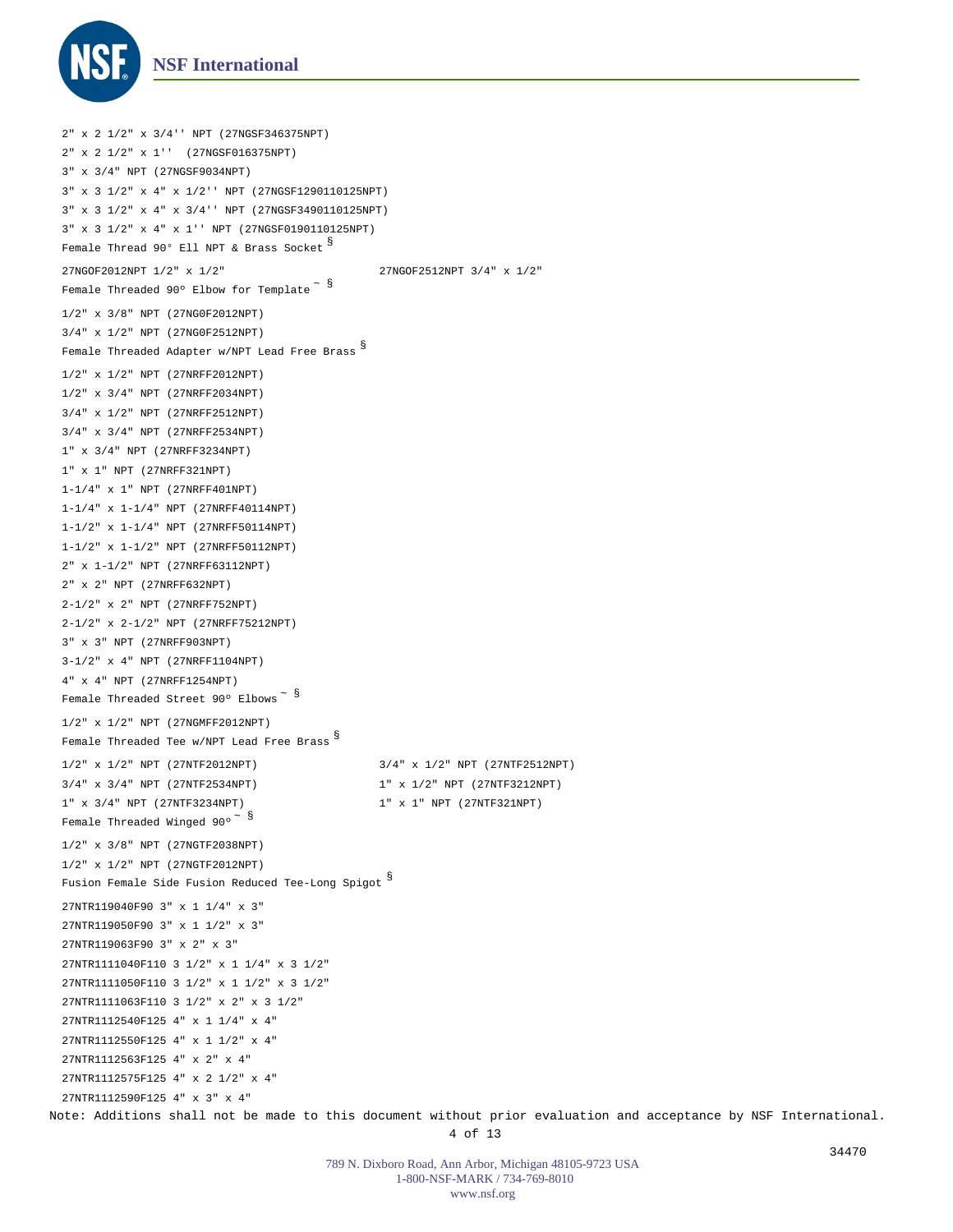

27NTR1116040F160 6" x 1 1/4" x 6" 27NTR1116050F160 6" x 1 1/2" x 6" 27NTR1116063F160 6" x 2" x 6" 27NTR1116075F160 6" x 2 1/2" x 6" 27NTR1116090F160 6" x 3" x 6" 27NTR1120040F200 8" x 1 1/4" x 8" 27NTR1120050F200 8" x 1 1/2" x 8" 27NTR1120063F200 8" x 2" x 8" 27NTR1120075F200 8" x 2 1/2" x 8" 27NTR1120090F200 8" x 3" x 8" 27NTR1125040F250 10" x 1 1/4" x 10" 27NTR1125050F250 10" x 1 1/2" x 10" 27NTR1125063F250 10" x 2" x 10" 27NTR1125075F250 10" x 2 1/2" x 10" 27NTR1125090F250 10" x 3" x 10" 27NTR1131540F315 12" x 1 1/4" x 12" 27NTR1131550F315 12" x 1 1/2" x 12" 27NTR1131563F315 12" x 2" x 12" 27NTR1131575F315 12" x 2 1/2" x 12" 27NTR1131590F315 12" x 3" x 12" 27NTR1135540F355 14" x 1 1/4" x 14" 27NTR1135550F355 14" x 1 1/2" x 14" 27NTR1135563F355 14" x 2" x 14" 27NTR1135575F355 14" x 2 1/2" x 14" 27NTR1135590F355 14" x 3 1/2" x 14" 27NTR11160110M160 6" x 3 1/2" x 6" 27NTR11160125M160 6" x 4" x 6" 27NTR11200110M200 8" x 3 1/2" x 8" 27NTR11200125M200 8" x 4" x 8" 27NTR11200160M200 8" x 6" x 8" 27NTR11250110M250 10" x 3 1/2" x 10" 27NTR11250125M250 10" x 4" x 10" 27NTR11250160M250 10" x 6" x 10" 27NTR11315110M315 12" x 3 1/2" x12" 27NTR11315125M315 12" x 4" x 12" 27NTR11315160M315 12" x 6" x 12" 27NTR11355110M355 14" x 3 1/2" x 14" 27NTR11355125M355 14" x 4" x 14" 27NTR11355160M355 14" x 6" x 14" 27NR754011MM 2 1/2" x 1 1/4" 27NR755011MM 2 1/2" x 1 1/2" 27NR756311MM 2 1/2" x 2" 27NR905011MM 3" x 1 1/2" 27NR906311MM 3" x 2" 27NR907511MM 3" x 2 1/2" 27NR1106311MM 3 1/2" x 2" 27NR1107511MM 3 1/2" x 2 1/2" 27NR1109011MM 3 1/2" x 3" 27NR12511011MM 4" x 3 1/2" 27NR1257511MM 4" x 2 1/2" 27NR1259011MM 4" x 3" 27NR16011011MM 6" x 3 1/2" 27NR16012511MM 6" x 4" 27NR20016011MM 8" x 6" Fusion Male Side Fusion Reduced Tee - Long Spigot § Male Concentric Reducer - Long Spigot § Male Side Fusion Welding Saddle

Note: Additions shall not be made to this document without prior evaluation and acceptance by NSF International. 5 of 13 2" x 8" (27NGS63M200) 2" x 10" (27NGS63M250)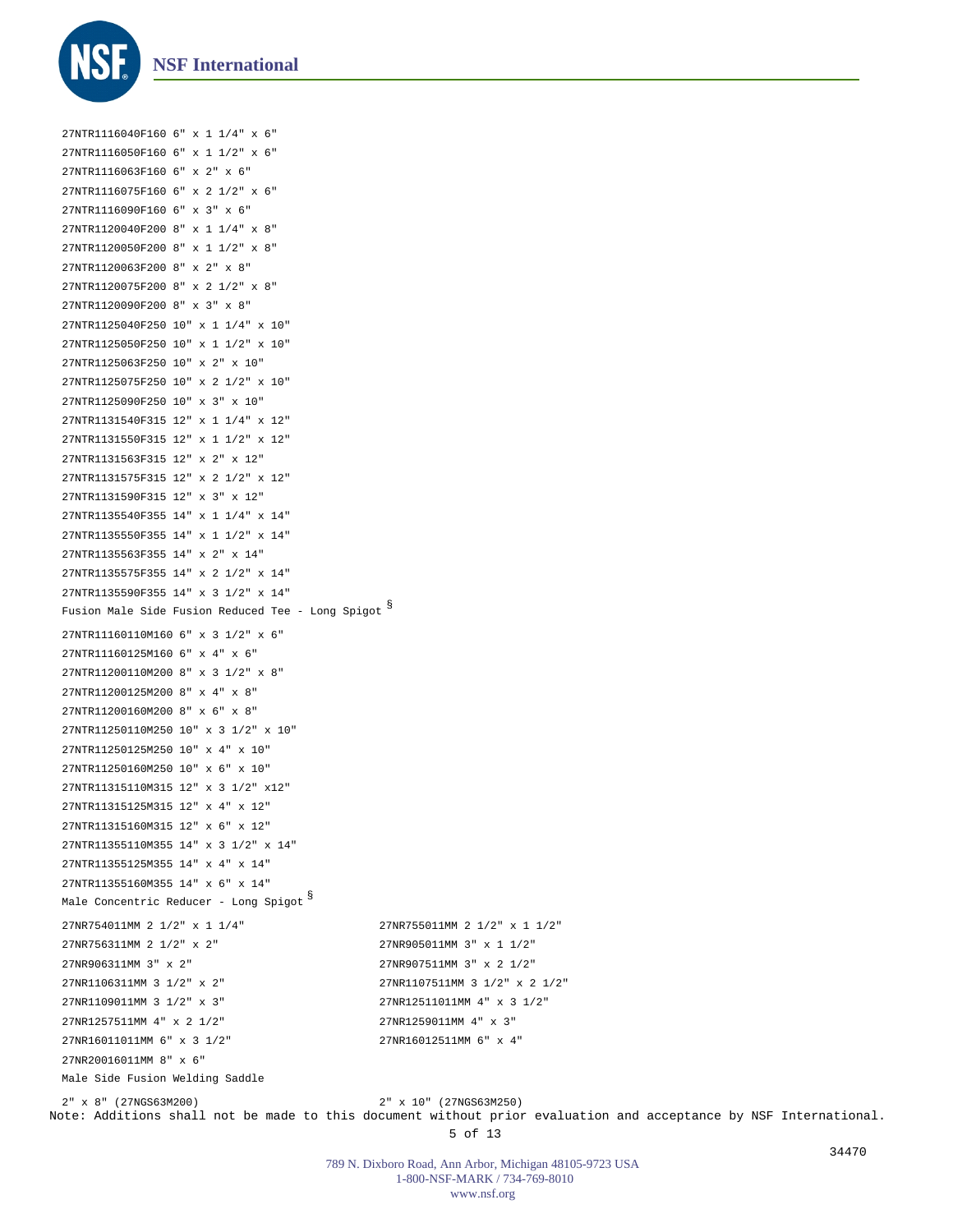

1/2" x 1/2" NPT (27NG0M2012NPT) 1/2" x 1/2" NPT (27NRFM2012NPT) 1/2" x 3/4" NPT (27NRFM2034NPT) 3/4" x 1/2" NPT (27NRFM2512NPT) 3/4" x 3/4" NPT (27NRFM2534NPT) 1" x 3/4" NPT (27NRFM3234NPT) 1" x 1" NPT (27NRFM321NPT) 1-1/4" x 1" NPT (27NRFM401NPT) 1-1/4" x 1-1/4" NPT (27NRFM40114NPT) 1-1/2" x 1-1/4" NPT (27NRFM50114NPT) 1-1/2" x 1-1/2" NPT (27NRFM50112NPT) 2" x 1-1/2" NPT (27NRFM63112NPT) 2" x 2" NPT (27NRFM632NPT) 2-1/2" x 2" NPT (27NRFM752NPT) 2-1/2" x 2-1/2" NPT (27NRFM75212NPT) 3" x 3" NPT (27NRFM903NPT) 3-1/2" x 4" NPT (27NRFM1104NPT) 4" x 4" NPT (27NRFM1254NPT) 27NT74200MM 8" 27NT74250MM 10" 27NT74315MM 12" 27NT74355MM 14" 27NC4574200MM 8" 27NC4574250MM 10" 27NC4574315MM 12" 27NC4574355MM 14" 27NC4511355MM 14" 27NC4511400MM 16" 27NC4511450MM 18" 27NC4511500MM 20" 27NC4517355MM 14" 27NC4517400MM 16" 27NC4517450MM 18" 27NC4517500MM 20" 27NC4517560MM 22" 27NC4517630MM 24" 27NG9074200MM 8" 27NG9074250MM 10" 27NG9074315MM 12" 27NG9074355MM 14" 2" x 12" (27NGS63M315) 3" x 6" (27NGS90M160) 3" x 8" (27NGS90M200) 3" x 10" (27NGS90M250) 3" x 12" (27NGS90M315) 4" x 6" (27NGS125M160) 4" x 8" (27NGS125M200) 4" x 10" (27NGS125M250) 4" x 12" (27NGS125M315) 6" x 8" (27NGS160M200) 6" x 10" (27NGS160M250) 6" x 12" (27NGS160M315) 27NGOM2012NPT 1/2" x 1/2" 1/2" x 1/2" NPT (27NTM2012NPT) 3/4" x 1/2" NPT (27NTM2512NPT) 3/4" x 3/4" NPT (27NTM2534NPT) 1" x 1/2" NPT (27NTM3212NPT) 1" x 3/4" NPT (27NTM3234NPT) 1" x 1" NPT (27NTM321NPT) 27NGVRF2012NPT 1/2" x 1/2" Male Thread 90 Ell Template NPT Brass Socket § Male Threaded 90° Elbow for Template  $\tilde{\phantom{a}}$   $\tilde{\phantom{a}}$ Male Threaded Adapter w/NPT Lead Free Brass § Male Threaded Tee w/NPT Lead Free Brass § Mounting Unit with Elbow - Socket Fusion  $^\mathbb{S}$ Segmented – Socket Fusion Tee  $^{\$}$  SDR 7.3 Segmented 45° Elbow - Long Spigot SDR 7.3 Segmented 45° Elbow - Long Spigot SNR 11 Segmented 45° Elbow - Long Spigot SNR 17 Segmented 90° Elbow - Long Spigot SDR 7.3 Segmented 90° Elbow - Long Spigot SNR 11

Note: Additions shall not be made to this document without prior evaluation and acceptance by NSF International. 6 of 13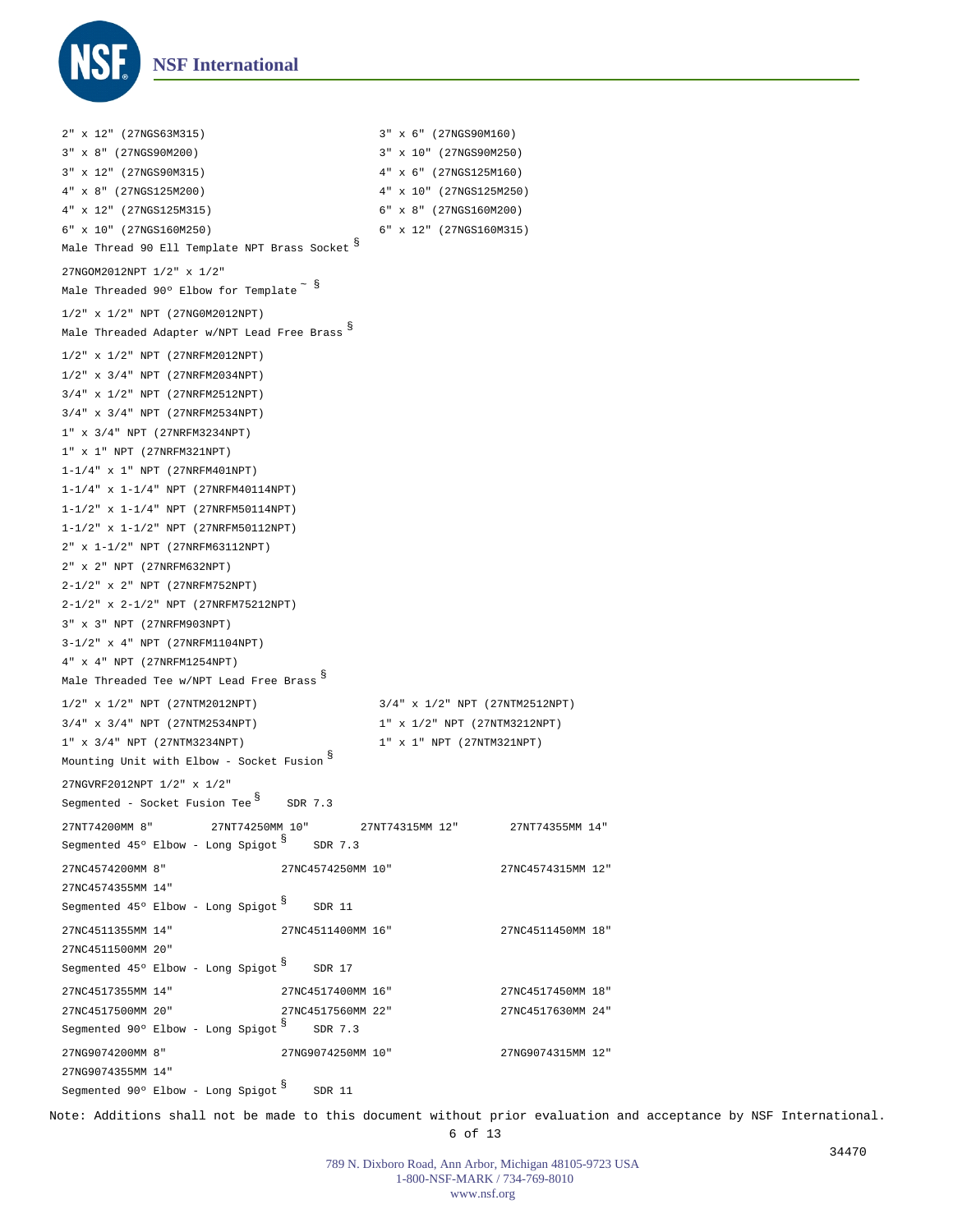

| 27NG9011355MM 14"                                                             | 27NG9011400MM 16" |                        | 27NG9011450MM 18" |                                                                                                                  |  |
|-------------------------------------------------------------------------------|-------------------|------------------------|-------------------|------------------------------------------------------------------------------------------------------------------|--|
| 27NG9011500MM 20"                                                             |                   |                        |                   |                                                                                                                  |  |
| Segmented 90° Elbow - Long Spigot S                                           | SDR 17            |                        |                   |                                                                                                                  |  |
| 27NG9017355MM 14"                                                             | 27NG9017400MM 16" |                        | 27NG9017450MM 18" |                                                                                                                  |  |
| 27NG9017500MM 20"                                                             | 27NG9017560MM 22" |                        | 27NG9017630MM 24" |                                                                                                                  |  |
| Segmented Tee - Long Spigot S                                                 | SDR 11            |                        |                   |                                                                                                                  |  |
|                                                                               |                   |                        |                   |                                                                                                                  |  |
| 27NT11315MM 12"<br>Segmented Tee - Long Spigot SDR 17                         | 27NT11355MM 14"   | 27NT11400MM 16"        | 27NT11450MM 18"   | 27NT11500MM 20"                                                                                                  |  |
|                                                                               |                   |                        |                   |                                                                                                                  |  |
| 27NT17315MM 12"                                                               | 27NT17355MM 14"   | 27NT17400MM 16"        | 27NT17450MM 18"   | 27NT17500MM 20"                                                                                                  |  |
| 27NT17560MM 22"                                                               | 27NT17630MM 24"   |                        |                   |                                                                                                                  |  |
| Socket Female Threaded 90° Elbow <sup>~ §</sup>                               |                   |                        |                   |                                                                                                                  |  |
| 1/2" x 1/2" NPT (27NGF2012NPT)                                                |                   |                        |                   |                                                                                                                  |  |
| 3/4" x 1/2" NPT (27NGF2512NPT)                                                |                   |                        |                   |                                                                                                                  |  |
| 3/4" x 3/4" NPT (27NGF2534NPT)                                                |                   |                        |                   |                                                                                                                  |  |
| 1" x 1/2" NPT (27NGF3212NPT)                                                  |                   |                        |                   |                                                                                                                  |  |
| 1" x 3/4" NPT (27NGF3234NPT)                                                  |                   |                        |                   |                                                                                                                  |  |
| 1" x 1" NPT (27NGF321NPT)                                                     |                   |                        |                   |                                                                                                                  |  |
| $1 - 1/4$ $x$ 1" NPT (27NGF401NPT)                                            |                   |                        |                   |                                                                                                                  |  |
| 1-1/2" x 1-1/4" NPT (27NGF50114NPT)                                           |                   |                        |                   |                                                                                                                  |  |
| $1-1/2$ " x $1-1/2$ " NPT (27NGF50112NPT)                                     |                   |                        |                   |                                                                                                                  |  |
| 2" x 1" NPT (27NGF63112NPT)                                                   |                   |                        |                   |                                                                                                                  |  |
| 2" x 2" NPT (27NGF632NPT)                                                     |                   |                        |                   |                                                                                                                  |  |
| Socket Female Threaded Back Plate 90° $\degree$ S                             |                   |                        |                   |                                                                                                                  |  |
| 1/2" x 1/2" NPT (27NTER2012NPT)                                               |                   |                        |                   |                                                                                                                  |  |
| Socket Fusion 45° Elbow <sup>8</sup>                                          |                   |                        |                   |                                                                                                                  |  |
|                                                                               |                   |                        |                   |                                                                                                                  |  |
| 27NC4520 1/2"                                                                 | 27NC4525 3/4"     |                        | 27NC4532 1"       |                                                                                                                  |  |
| 27NC4540 1 1/4"                                                               | 27NC4550 1 1/2"   |                        | 27NC4563 2"       |                                                                                                                  |  |
| 27NC4575 2 1/2"                                                               | 27NC4590 3"       |                        | 27NC45110 3 1/2"  |                                                                                                                  |  |
| 27NC45125 4"                                                                  |                   |                        |                   |                                                                                                                  |  |
| Socket Fusion 90° Elbow                                                       |                   |                        |                   |                                                                                                                  |  |
| N/A27NG20 1/2"                                                                | 27NG25 3/4"       | 27NG32 1"              | 27NG40 1 1/4"     | 27NG50 1 1/2"                                                                                                    |  |
| 27NG63 2"                                                                     | 27NG75 2 1/2"     | 27NG90 3"              | 27NG110 3 1/2"    | 27NG125 4"                                                                                                       |  |
| Socket Fusion Coupling <sup>§</sup>                                           |                   |                        |                   |                                                                                                                  |  |
| 27NMAN20 1/2"                                                                 | 27NMAN25 3/4"     |                        | 27NMAN32 1"       |                                                                                                                  |  |
| 27NMAN40 1 1/4"                                                               | 27NMAN50 1 1/2"   |                        | 27NMAN63 2"       |                                                                                                                  |  |
| 27NMAN75 2 1/2"                                                               | 27NMAN90 3"       |                        | 27NMAN110 3 1/2"  |                                                                                                                  |  |
| 27NMAN125 4"                                                                  |                   |                        |                   |                                                                                                                  |  |
| Socket Fusion End Cap                                                         |                   |                        |                   |                                                                                                                  |  |
| 27NCC20 1/2"                                                                  | 27NCC25 3/4"      | 27NCC32 1"             | 27NCC40 1 1/4"    | 27NCC50 1 1/2"                                                                                                   |  |
| 27NCC63 2"                                                                    | 27NCC75 2 1/2"    | 27NCC90 3"             | 27NCC110 3 1/2"   | 27NCC125 4"                                                                                                      |  |
| Socket Fusion Male Threaded Winged 90° $\sim$ §                               |                   |                        |                   |                                                                                                                  |  |
|                                                                               |                   |                        |                   |                                                                                                                  |  |
| 1/2" x 3/8" NPT (27NGTM2038NPT)                                               |                   |                        |                   |                                                                                                                  |  |
| 1/2" x 1/2" NPT (27NGTM2012NPT)<br>Socket Fusion Reduced Bushing <sup>§</sup> |                   |                        |                   |                                                                                                                  |  |
|                                                                               |                   |                        |                   |                                                                                                                  |  |
| 27NR2520 3/4" x 1/2"                                                          |                   | 27NR3220 1" x 1/2"     |                   |                                                                                                                  |  |
| 27NR3225 1" x 3/4"                                                            |                   | 27NR4020 1 1/4" x 1/2" |                   |                                                                                                                  |  |
| 27NR4025 1 1/4" x 3/4"                                                        |                   | 27NR4032 1 1/4" x 1"   |                   |                                                                                                                  |  |
| 27NR5020 1 1/2" x 1/2"                                                        |                   | 27NR5025 1 1/2" x 3/4" |                   |                                                                                                                  |  |
| 27NR5032 1 1/2" x 1"                                                          |                   | 27NR5040 1 1/2" x 1"   |                   |                                                                                                                  |  |
|                                                                               |                   |                        |                   | Note: Additions shall not be made to this document without prior evaluation and acceptance by NSF International. |  |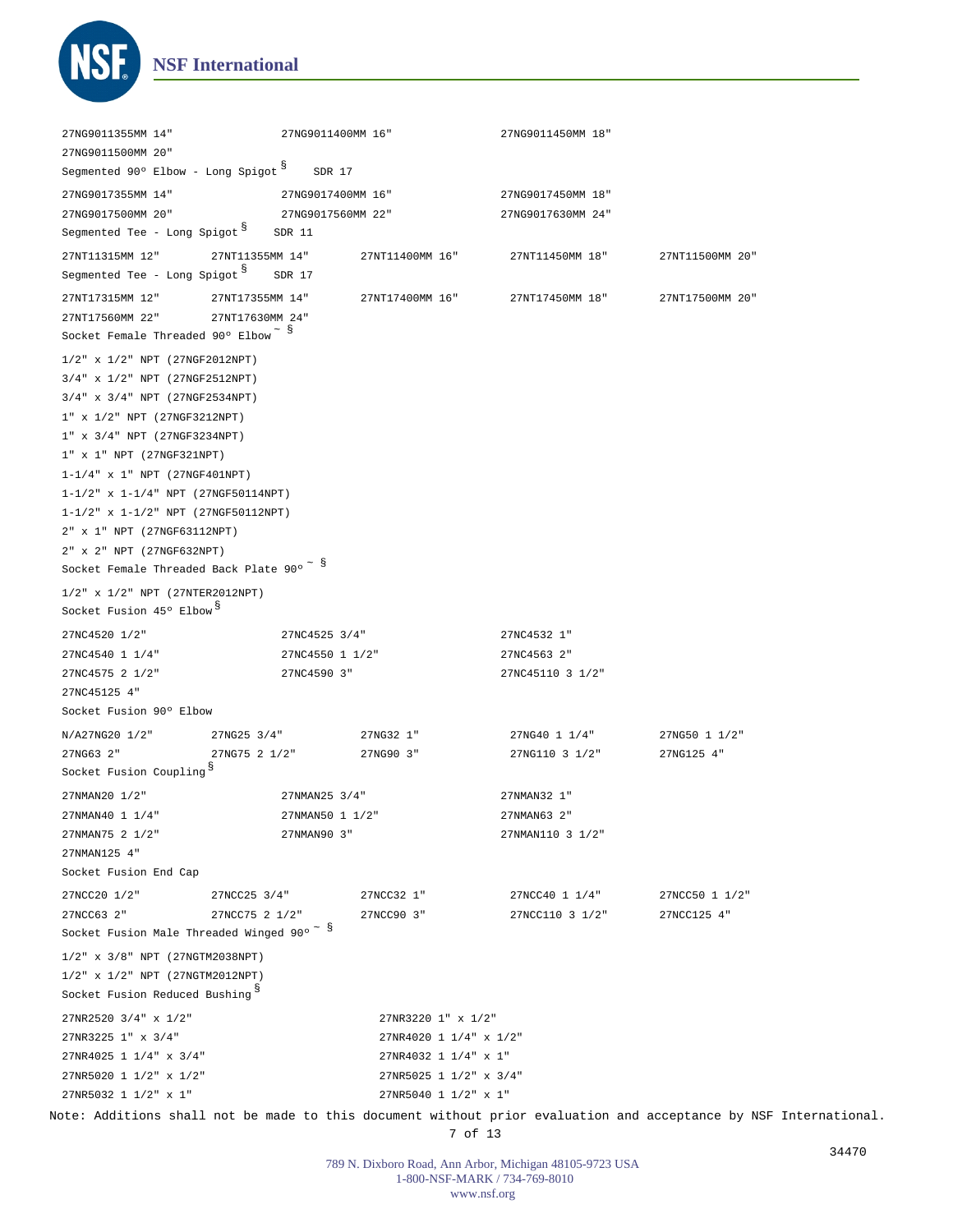

27NCR402020 1 1/4" x 1/2"x 1/2" x 1 1/4" 27NCR402525 1 1/4" x 3/4" x 3/4"x 1 1/4" 27NTR252020 3/4" x 1/2" x 1/2" 27NTR252025 3/4" x 1/2" x 3/4" 27NTR252520 3/4" x 3/4" x 1/2" 27NTR253225 3/4" x 1" x 3/4" 27NTR323225 1" x 1" x 3/4" 27NTR322020 1" x 1/2" x 1/2" 27NTR322025 1" x 1/2" x 3/4" 27NTR322525 1" x 3/4" x 3/4" 27NTR322032 1" x 1/2" x 1" 27NTR322532 1" x 3/4" x 1" 27NTR402040 1 1/4" x 1/2" x 1 1/4" 27NTR402540 1 1/4" x 3/4" x 1 1/4" 27NTR403240 1 1/4" x 1" x 1 1/4" 27NTR502050 1 1/2" x 1/2" x 1 1/2" 27NTR502550 1 1/2" x 3/4" x 1 1/2" 27NTR503250 1 1/2" x 1" x 1 1/2" 27NTR504050 1 1/2" x 1 1/4" x 1 1/2" 27NTR632563 2" x 3/4" x 2" 27NTR633263 2" x 1" x 2" 27NTR634063 2" x 1 1/4" x 2" 27NTR635063 2" x 1 1/2" x 2" 27NTR753275 2 1/2" x 1" x 2 1/2" 27NTR754075 2 1/2" x 1 1/4" x 2 1/2" 27NTR755075 2 1/2" x 1 1/2" x 2 1/2" 27NTR756375 2 1/2" x 2" x 2 1/2" 27NTR906390 3" x 2" x 3" 27NTR907590 3" x 2 1/2" x 3" 27NTR11063110 3 1/2" x 2" x 3 1/2" 27NTR11075110 3 1/2" x 2 1/2" x 3 1/2" 27NTR11090110 3 1/2" x 3" x 3 1/2" 27NTR12575125 4" x 2 1/2" x 4" 27NTR12590125 4" x 3" x 4" 27NTR125110125 4" x 3 1/2" x 4" 27NCTV20 1/2" 27NR6325 2" x 3/4" 27NR6332 2" x 1" 27NR6340 2" x 1 1/4" 27NR6350 2" x 1 1/2" 27NR7520 2 1/2" x 1/2" 27NR7525 2 1/2" x 3/4" 27NR7532 2 1/2" x 1" 27NR7540 2 1/2" x 1 1/4" 27NR7550 2 1/2" x 1 1/2" 27NR7563 2 1/2" x 2" 27NR9063 3" x 2" 27NR9075 3" x 2 1/2" 27NR11063 3 1/2" x 2" 27NR11075 3 1/2" x 2 1/2" 27NR11090 3 1/2" x 3" 27NR12590 4" x 3" 27NR125110 4" x 3 1/2" 27NR160110 6" x 3 1/2" 27NR160125 6" x 4" Socket Fusion Reduced Cross  $^\mathbb{S}$ Socket Fusion Reduced Tee<sup>§</sup> Socket Fusion Side Elbow Three Outlets  $^{\mathbb{S}}$ Socket Fusion Street 45° Elbow  $^{\mathbb{S}}$ 

Note: Additions shall not be made to this document without prior evaluation and acceptance by NSF International. 8 of 13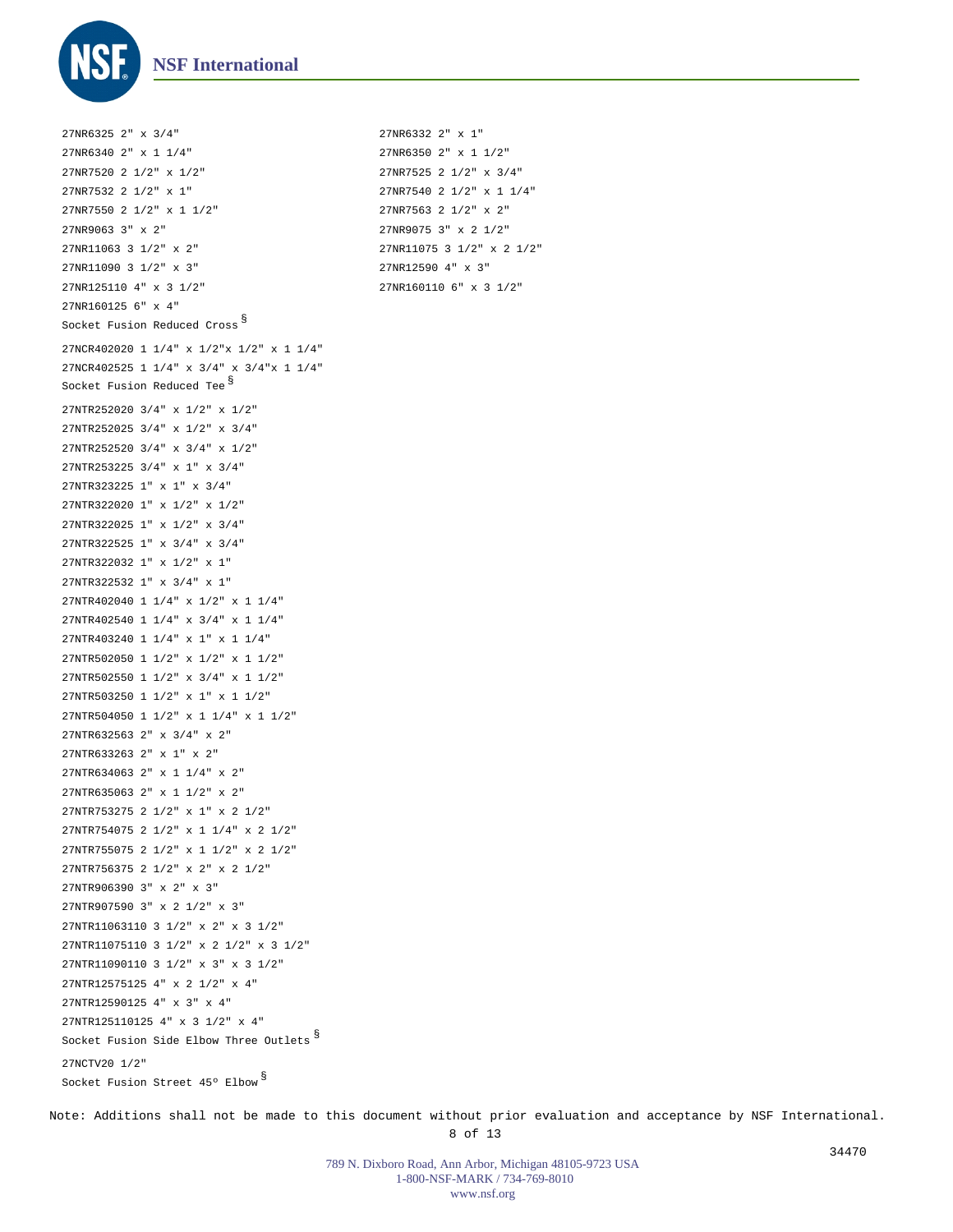

Note: Additions shall not be made to this document without prior evaluation and acceptance by NSF International. 9 of 13 1/2" x 1 1/2" (27NGS2050) 3/4"x 1 1/2" (27NGS2550) 27NCMF4520 1/2" 27NCMF4525 3/4" 27NGMF20 1/2" 27NGMF25 3/4" 27NGMF32 1" 27NGMF40 1 1/4" 27NT20 1/2" 27NT25 3/4" 27NT32 1" 27NT40 1 1/4" 27NT50 1 1/2" 27NT63 2" 27NT75 2 1/2" 27NT90 3" 27NT110 3 1/2" 27NT125 4" 27NCLR20 1/2" 27NCLR25 3/4" 27NC45MF20 1/2" 27NC45MF25 3/4" 27NC45MF32 1" 27NCRT3211 1" 27NCRT4011 1 1/4" 27NCRT5011 1 1/2" 27NCRT6311 2" 27NCRT7511 2 1/2" 27NCRT9011 3" 27NCRT11011 3 1/2" 27NCRT12511 4" 27NCRT16011 6" 27NCRT20011 8" 27NCRT25011 10" 27NCRT31511S 12" 27NCRT35511S 14" 27NCART40011S 16" 27NCRT45011S 18" 27NCRT50011S 20" 27NT7363MM 2" 27NT7375MM 2 1/2" 27NT7390MM 3" 27NT73110MM 3 1/2" 27NT73125MM 4" 27NT73160MM 6" 27NT11315MMA 12" 27NT17315MMA 12" 27NT11355MMC 14" 27NT11400MMC 16" 27NT11450MMC 18" 27NT17355MMC 14" 27NT17400MMC 16" 27NT17450MMC 18" 27NT11315MMB 12" 27NT11355MMB 14" 27NT11400MMB 16" 27NT11450MMB 18" 27NT11500MMB 20" 27NT17315MMB 12" 27NT17355MMB 14" 27NT17400MMB 16" 27NT17450MMB 18" 27NT17500MMB 20" 27NT17560MMB 22" 27NT17630MMB 27NT73200MMB 8" 27NT73250MMB 10" 27NT73315MMB 12" 27NT73355MMB 14" 1/2" x 1/2" NPT (27NGM2012NPT) 3/4" x 1/2" NPT (27NGM2512NPT) 3/4" x 3/4" NPT (27NGM2534NPT) 1" x 1/2" NPT (27NGM3212NPT) 1" x 3/4" NPT (27NGM3234NPT) 1" x 1" NPT (27NGM321NPT) 27NGVF2012NPT 1/2" x 1/2" 27NGVF2512NPT 3/4" x 1/2" Socket Fusion Street 90° Elbow S Socket Fusion Tee Socket Long Radius 90° Elbow <sup>§</sup> Socket Male Threaded 90° Elbow  $\tilde{\text{s}}$ Street 45° Elbow - Socket Fusion  $§$ Stub Flange - Long Spigot § Stub Flange - Short Spigot  $^{\$}$  SDR 11 Tee - Long Spigot<sup>§</sup> SDR 7.3 Tee – Long Spigot <sup>§</sup> SDR 11 Tee – Long Spigot <sup>§</sup> SDR 17 Tee – Long Spigot (Injected Alongated)  $^{\$}$  SDR 11 Tee - Long Spigot (Injected Alongated)  $^{\$}$  SDR 17 Tee – Long Spigot (Segmented Fitting)  $^{\$}$  SDR 11 Tee - Long Spigot (Segmented Fitting)  $^{\$}$  SDR 17 Tee - Plain Long Spigot (Segmented Fitting)  $^{\$}$  SDR 7.3 Template for External Bath Taps § Welding Saddles Socket Fusion Outlet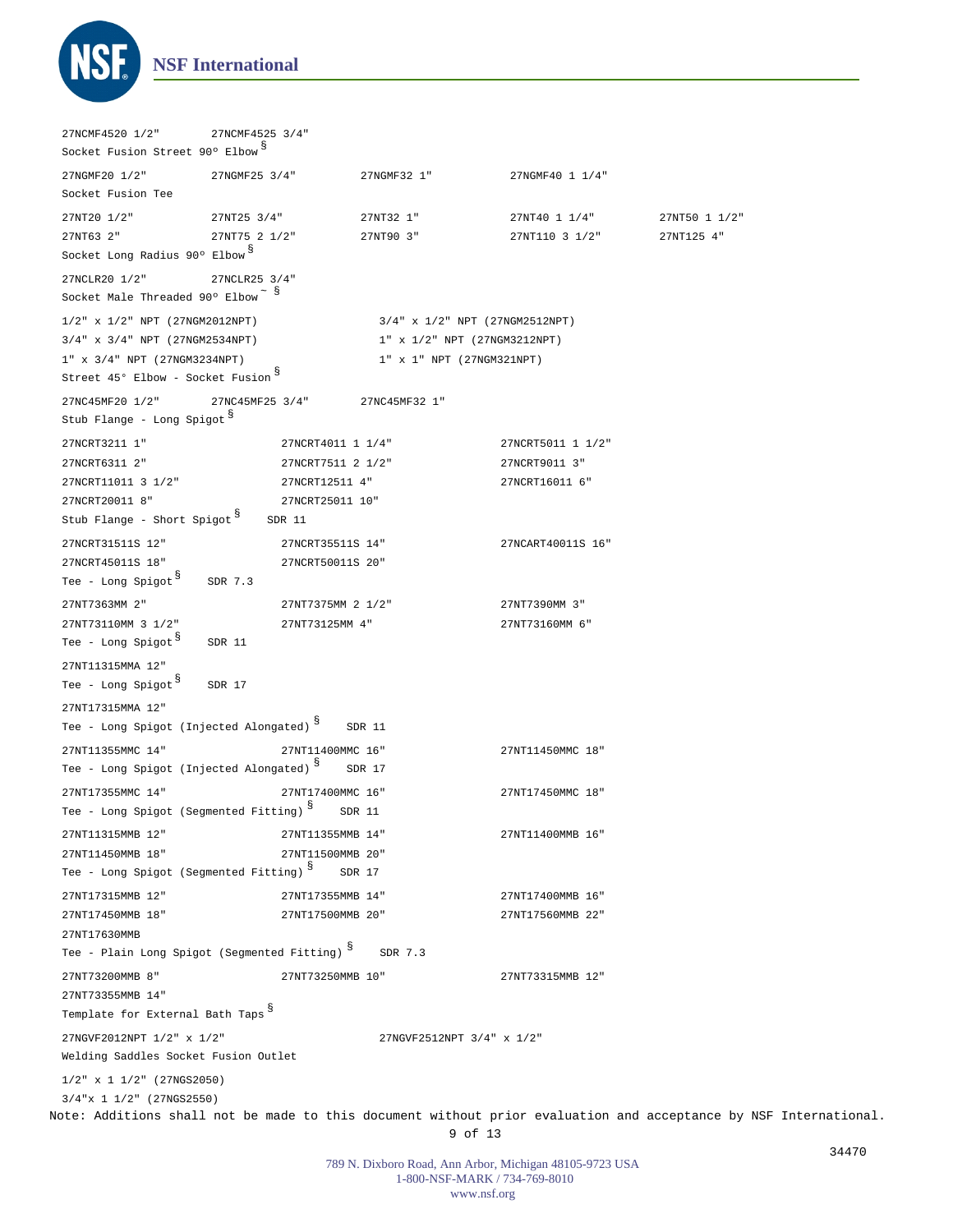

1/2"x 2"/2 1/2" (27NGS206375) 3/4"x 2"/2 1/2" (27NGS256375) 1"x 2"/2 1/2" (27NGS326375) 1/2"x 2"/2 1/2" (27NGS206375) 3/4"x 2"/2 1/2" (27NGS256375) 1/2"x3"/3 1/2"/4" (27NGS2090110125) 3" x 3/4" (27NGS9025) 1"x 3"/3 1/2"/4" (27NGS3290110125) 3/4"x 3"/3 1/2"/4" (27NGS2590110125) 2" x 4" (27NGS63125) 1 1/4"x 6"/8" (27NGS40160200) 2" x 6" (27NGS63160)

- ! Products which are Certified to the Uniform Plumbing Code™ are exempt from the requirement to mark the fitting with the U.P. Code Mark.
- ~ With NPT Lead Free Brass
- § Product is Certified to the Uniform Plumbing Code™. Installation in accordance with the manufacturer's instructions and the requirements of the latest edition of the Uniform Plumbing Code™.
- Material complies with NSF/ANSI/CAN 61 health effects requirements when tested at temperatures up to +++ and including Commercial Hot (180° F).
- [G] Product is Certified to NSF/ANSI 372 and conforms with the lead content requirements for "lead free"<br>plumbing as defined by California, Vermont, Maryland, and Louisiana state laws and the U.S. Safe Drinking Water Act.

## **Facility: Castel Guelfo di Bologna (BO), Italy**

## **Potable Water - Pipe and Fittings**

| Product Type                                                   | Material Type | Trade Name        | Product<br>Standard |
|----------------------------------------------------------------|---------------|-------------------|---------------------|
| $Pipe^{\& S$ +++ [G]                                           | $PP-RCT$      | <i>Niron Grey</i> | <b>ASTM F2389</b>   |
| $27 \text{TNIRR} 2073 - 20 \text{ mm}$ (1/2")<br>SDR 7.3       |               |                   |                     |
| $27 \text{TN}$ IRR2573 - 25 mm $(\frac{3}{4})$<br>SDR 7.3      |               |                   |                     |
| 27TNIRR329 - 32 mm (1")<br>SDR 9                               |               |                   |                     |
| $27$ TNIRR4011 - 40 mm (1 $\frac{1}{4}$ ")<br>SDR 11           |               |                   |                     |
| 27TNIRR5011 - 50 mm $(1 \frac{1}{2})$<br>SDR 11                |               |                   |                     |
| 27TNIRR6311 - 63 mm (2")<br>SDR 11                             |               |                   |                     |
| $27 \text{TN}$ IRR7511 - 75 mm (2 $\frac{1}{2}$ ")<br>SDR 11   |               |                   |                     |
| 27TNIRR9011 - 90mm (3")<br>SDR 11                              |               |                   |                     |
| $27 \text{TN}$ IRR11011 - 110 mm (3 $\frac{1}{2}$ ")<br>SDR 11 |               |                   |                     |
| 27TNIRR12511 - 125 mm (4")<br>SDR 11                           |               |                   |                     |
| 27TNIRR16011 - 160 mm (6")<br>SDR 11                           |               |                   |                     |
| 27TNIRR6317 - 63 mm (2")<br>SDR 17                             |               |                   |                     |
| $27 \text{TN}$ IRR7517 - 75 mm (2 $\frac{1}{2}$ ")<br>SDR 17   |               |                   |                     |
| 27TNIRR9017 - 90 mm (3")<br>SDR 17                             |               |                   |                     |
| 27TNIRR11017 - 110 mm (3 1/2")<br>SDR 17                       |               |                   |                     |
| 27TNIRR12517 - 125 mm (4")<br>SDR 17                           |               |                   |                     |
| 27TNIRR16017 - 160 mm (6")<br>SDR 17                           |               |                   |                     |
| $Pipe^{\& S$ +++ [G]                                           | $PP-RCT$      | Niron Blue        | ASTM F2389          |
| 27TNIRRB2073 - 20 mm (½")<br>SDR 7.3                           |               |                   |                     |
| $27TNIRRB2573 - 25 mm (34")$<br>SDR 7.3                        |               |                   |                     |
| 27TNIRRB329 - 32 mm (1")<br>SDR 9                              |               |                   |                     |

Note: Additions shall not be made to this document without prior evaluation and acceptance by NSF International. 10 of 13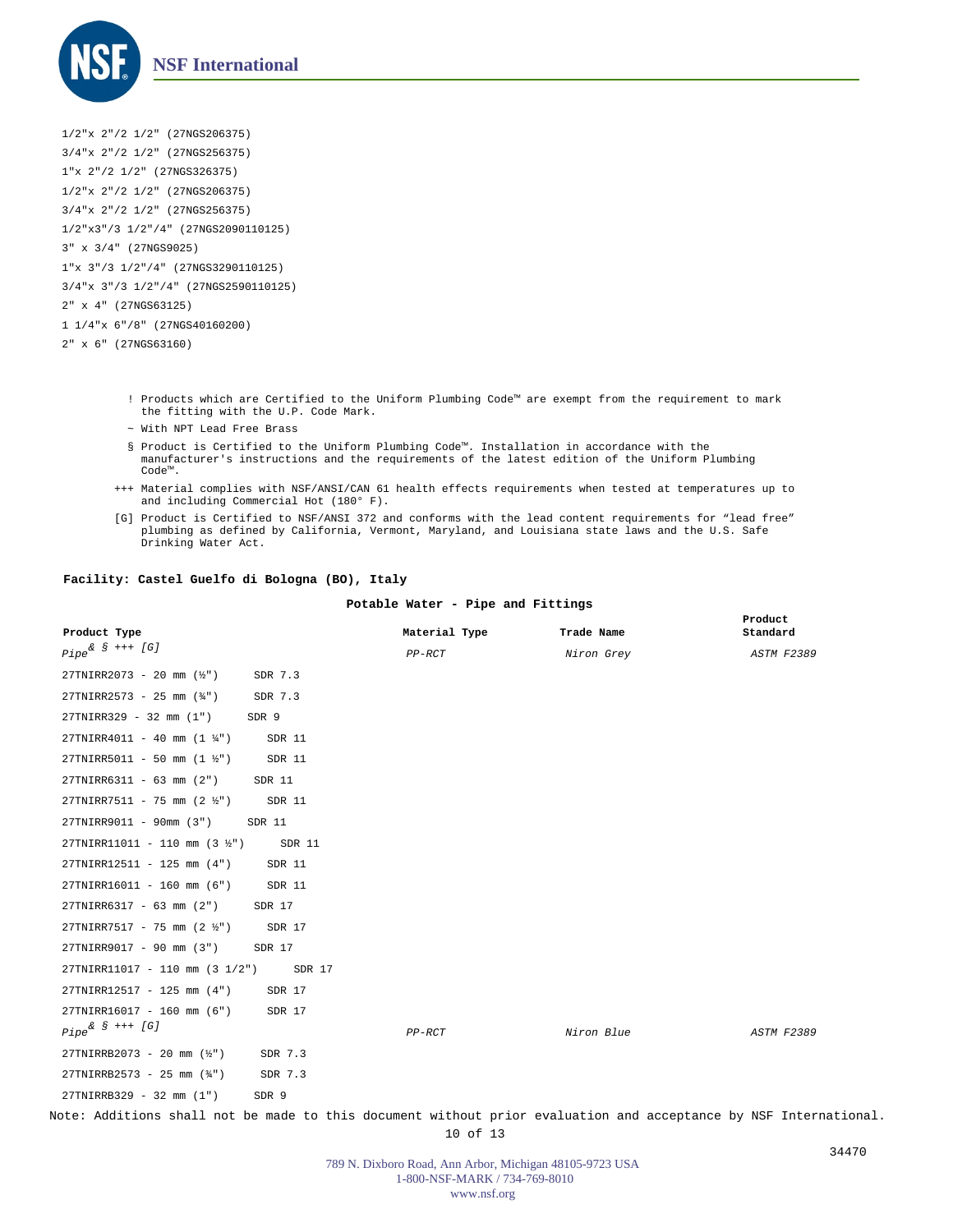

| 27TNIRRB4011 - 40 mm (1 1/4")            | SDR 11  |          |             |                   |
|------------------------------------------|---------|----------|-------------|-------------------|
| 27TNIRRB5011 - 50 mm (1 ½")              | SDR 11  |          |             |                   |
| 27TNIRRB6311 - 63 mm (2")                | SDR 11  |          |             |                   |
| 27TNIRRB7511 - 75 mm (2 ½")              | SDR 11  |          |             |                   |
| 27TNIRRB9011 - 90mm (3")                 | SDR 11  |          |             |                   |
| 27TNIRRB11011 - 110 mm (3 ½")            | SDR 11  |          |             |                   |
| 27TNIRRB12511 - 125mm (4")               | SDR 11  |          |             |                   |
| 27TNIRRB16011 - 160 mm (6")              | SDR 11  |          |             |                   |
| 27TNIRRB6317 - 63 mm (2")                | SDR 17  |          |             |                   |
| $27TNIRRB7517 - 75 mm (2 \frac{1}{2})$   | SDR 17  |          |             |                   |
| 27TNIRRB9017 - 90 mm (3")                | SDR 17  |          |             |                   |
| 27TNIRRB11017 - 110 mm (3 ½")            | SDR 17  |          |             |                   |
| 27TNIRRB12517 - 125 mm (4")              | SDR 17  |          |             |                   |
| 27TNIRRB16017 - 160 mm (6")              | SDR 17  |          |             |                   |
| $Pipe^{\& * S \text{ } ++ \text{ } [G]}$ |         | $PP-RCT$ | Niron Clima | <b>ASTM F2389</b> |
| 27TNIRCL2073 - 20 mm (½")                | SDR 7.3 |          |             |                   |
| 27TNIRCL2573 - 25 mm (34")               | SDR 7.3 |          |             |                   |
| 27TNIRCL3273 - 32 mm (1")                | SDR 7.3 |          |             |                   |
| $27TNIRCL4073 - 40$ mm $(1 \frac{1}{4})$ | SDR 7.3 |          |             |                   |
| 27TNIRCL5073 - 50 mm (1 ½")              | SDR 7.3 |          |             |                   |
| 27TNIRCL6373 - 63 mm (2")                | SDR 7.3 |          |             |                   |
| 27TNIRCL7573 - 75 mm (2 ½")              | SDR 7.3 |          |             |                   |
| 27TNIRCL9073 - 90 mm (3")                | SDR 7.3 |          |             |                   |
| 27TNIRCL11073 - 110 mm (3 ½")            | SDR 7.3 |          |             |                   |
| 27TNIRCL12573 - 125 mm (4")              | SDR 7.3 |          |             |                   |
| 27TNIRCL16073 - 160 mm ( 6")             | SDR 7.3 |          |             |                   |
| 27TNIRCL20073 - 200 mm ( 8")             | SDR 7.3 |          |             |                   |
| 27TNIRCL25073 - 250 mm ( 10")            | SDR 7.3 |          |             |                   |
| 27TNIRCL31573 - 315 mm ( 12")            | SDR 7.3 |          |             |                   |
| 27TNIRCL329 - 32 mm (1")                 | SDR 9   |          |             |                   |
| 27TNIRCL409 - 40 mm (1 ¼")               | SDR 9   |          |             |                   |
| 27TNIRCL509 - 50 mm (1 ½")               | SDR 9   |          |             |                   |
| 27TNIRCL639 - 63 mm (2")                 | SDR 9   |          |             |                   |
| 27TNIRCL759 - 75 mm (2 ½")               | SDR 9   |          |             |                   |
| 27TNIRCL909 - 90 mm (3")                 | SDR 9   |          |             |                   |
| 27TNIRCL1109 - 110 mm (3 ½")             | SDR 9   |          |             |                   |
| 27TNIRCL1259 - 125 mm (4")               | SDR 9   |          |             |                   |
| 27TNIRCL1609 - 160 mm (6")               | SDR 9   |          |             |                   |
| 27TNIRCL2009 - 200 mm (8")               | SDR 9   |          |             |                   |
| 27TNIRCL2509 - 250 mm (10")              | SDR 9   |          |             |                   |
| 27TNIRCL3159 - 315 mm (12")              | SDR 9   |          |             |                   |
| 27TNIRCL3559 - 355 mm (14")              | SDR 9   |          |             |                   |
| 27TNIRCL2511 - 25 mm (¾")                | SDR 11  |          |             |                   |
| 27TNIRCL3211 - 32 mm (1")                | SDR 11  |          |             |                   |
| 27TNIRCL4011 - 40 mm (1 ¼")              | SDR 11  |          |             |                   |
| 27TNIRCL5011 - 50 mm (1 ½")              | SDR 11  |          |             |                   |
| 27TNIRCL6311 - 63 mm (2")                | SDR 11  |          |             |                   |

Note: Additions shall not be made to this document without prior evaluation and acceptance by NSF International. 11 of 13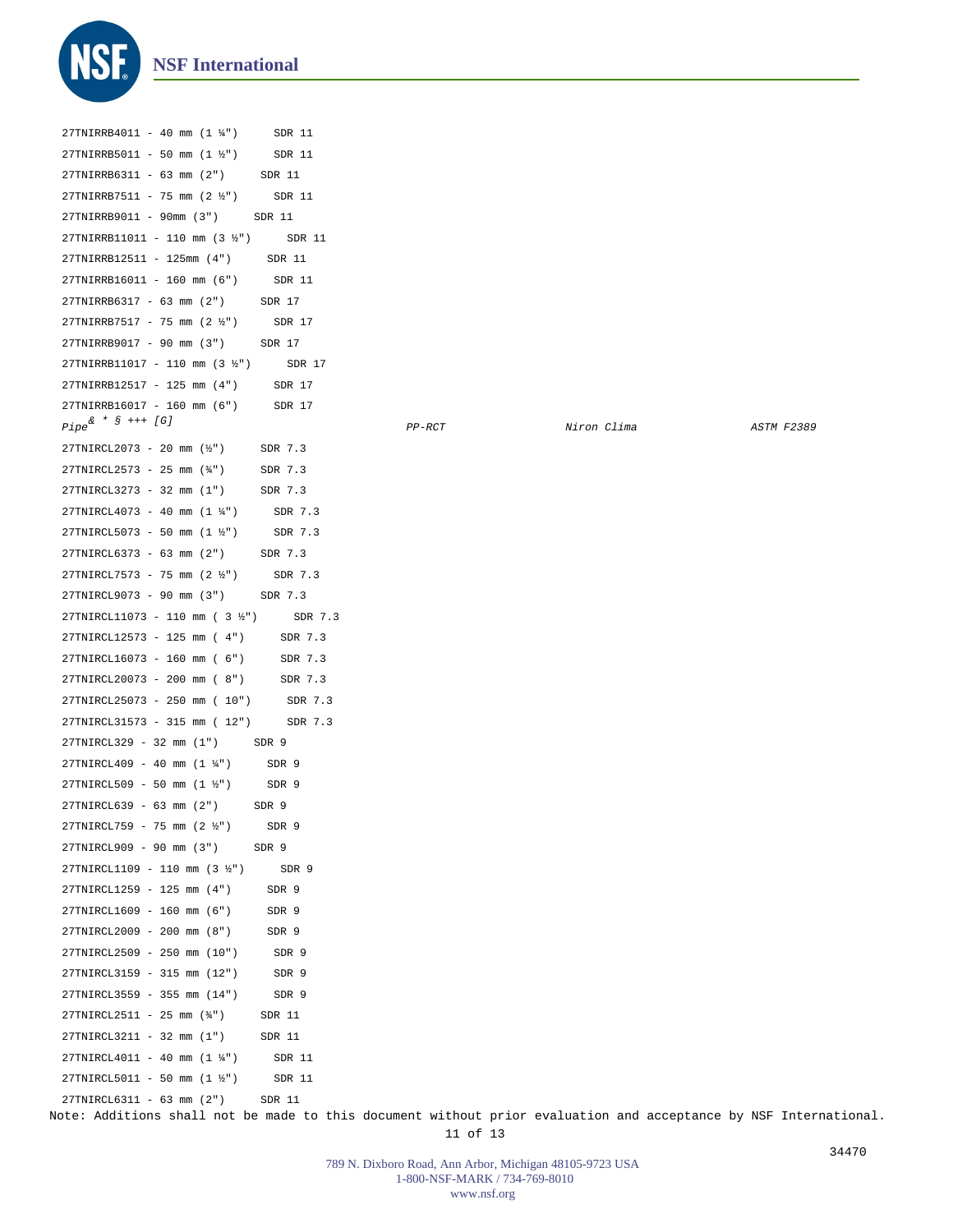

| 27TNIRCL7511 - 75 mm (2 1/2")                               | SDR 11  |          |          |            |
|-------------------------------------------------------------|---------|----------|----------|------------|
| 27TNIRCL9011 - 90 mm (3")                                   | SDR 11  |          |          |            |
| 27TNIRCL11011 - 110 mm ( 3 ½")                              | SDR 11  |          |          |            |
| 27TNIRCL12511 - 125 mm (4")                                 | SDR 11  |          |          |            |
| 27TNIRCL16011 - 160 mm ( 6")                                | SDR 11  |          |          |            |
| 27TNIRCL20011 - 200 mm ( 8")                                | SDR 11  |          |          |            |
| 27TNIRCL25011 - 250 mm ( 10")                               | SDR 11  |          |          |            |
| 27TNIRCL31511 - 315 mm ( 12")                               | SIDR 11 |          |          |            |
| 27TNIRCL35511 - 355 mm ( 14")                               | SDR 11  |          |          |            |
| 27TNIRCL40011 - 400 mm ( 16")                               | SDR 11  |          |          |            |
| 27TNIRCL45011 - 450 mm ( 18")                               | SDR 11  |          |          |            |
| 27TNIRCL50011 - 500 mm ( 20")                               | SDR 11  |          |          |            |
| 27TNIRCL6317 - 63 mm (2")                                   | SDR 17  |          |          |            |
| 27TNIRCL7517 - 75 mm (2 1/2")                               | SDR 17  |          |          |            |
| 27TNIRCL9017 - 90 mm (3")                                   | SDR 17  |          |          |            |
| 27TNIRCL11017 - 110 mm ( 3 1/2")                            | SDR 17  |          |          |            |
| 27TNIRCL12517 - 125 mm (4")                                 | SDR 17  |          |          |            |
| 27TNIRCL16017 - 160 mm ( 6")                                | SDR 17  |          |          |            |
| 27TNIRCL20017 - 200 mm ( 8")                                | SDR 17  |          |          |            |
| 27TNIRCL25017 - 250 mm ( 10")                               | SDR 17  |          |          |            |
| 27TNIRCL31517 - 315 mm ( 12")                               | SDR 17  |          |          |            |
| 27TNIRCL35517 - 355 mm ( 14")                               | SDR 17  |          |          |            |
| 27TNIRCL40017 - 400 mm ( 16")                               | SDR 17  |          |          |            |
| 27TNIRCL45017 - 450 mm ( 18")                               | SDR 17  |          |          |            |
| 27TNIRCL50017 - 500 mm ( 20")                               | SDR 17  |          |          |            |
| 27TNIRCL56017 - 560 mm ( 22")                               | SDR 17  |          |          |            |
| 27TNIRCL63017 - 630 mm ( 24")                               | SDR 17  |          |          |            |
| $Pipe^{\& * S \text{++} (G)}$                               |         | $PP-RCT$ | Niron FG | ASTM F2389 |
| $27 \text{TNIRRFG} 2073 - 20 \text{ mm}$ ( $\frac{1}{2}$ ") | SDR 7.3 |          |          |            |
| 27TNIRRFG2573 - 25 mm (34")                                 | SDR 7.3 |          |          |            |
| 27TNIRRFG3273 - 32 mm (1")                                  | SDR 7.3 |          |          |            |
| 27TNIRRFG4073 - 40 mm (1 1/4")                              | SDR 7.3 |          |          |            |
| $27TNIRRFG5073 - 50 mm (1 \frac{1}{2})$                     | SDR 7.3 |          |          |            |
| 27TNIRRFG6373 - 63 mm (2")                                  | SDR 7.3 |          |          |            |
| 27TNIRRFG7573 - 75 mm (2 1/2")                              | SDR 7.3 |          |          |            |
| 27TNIRRFG9073 - 90 mm (3")                                  | SDR 7.3 |          |          |            |
| 27TNIRRFG11073 - 110 mm (3 1/2")                            | SDR 7.3 |          |          |            |
| 27TNIRRFG12573 - 125 mm (5")                                | SDR 7.3 |          |          |            |
| 27TNIRRFG16073 - 160 mm (6")                                | SDR 7.3 |          |          |            |
| 27TNIRRFG329 - 32 mm (1")                                   | SDR 9   |          |          |            |
| 27TNIRRFG409 - 40 mm $(1 \frac{1}{4})$                      | SDR 9   |          |          |            |
| $27TNIRRFG509 - 50 mm (1 \frac{1}{2})$                      | SDR 9   |          |          |            |
| 27TNIRRFG639 - 63 mm (2")                                   | SDR 9   |          |          |            |
| 27TNIRRFG759 - 75 mm (2 ½")                                 | SDR 9   |          |          |            |
| 27TNIRRFG909 - 90 mm (3")                                   | SDR 9   |          |          |            |
| 27TNIRRFG1109 - 110 mm (3 ½")                               | SDR 9   |          |          |            |
| 27TNIRRFG1259 - 125 mm (4")                                 | SDR 9   |          |          |            |

Note: Additions shall not be made to this document without prior evaluation and acceptance by NSF International.